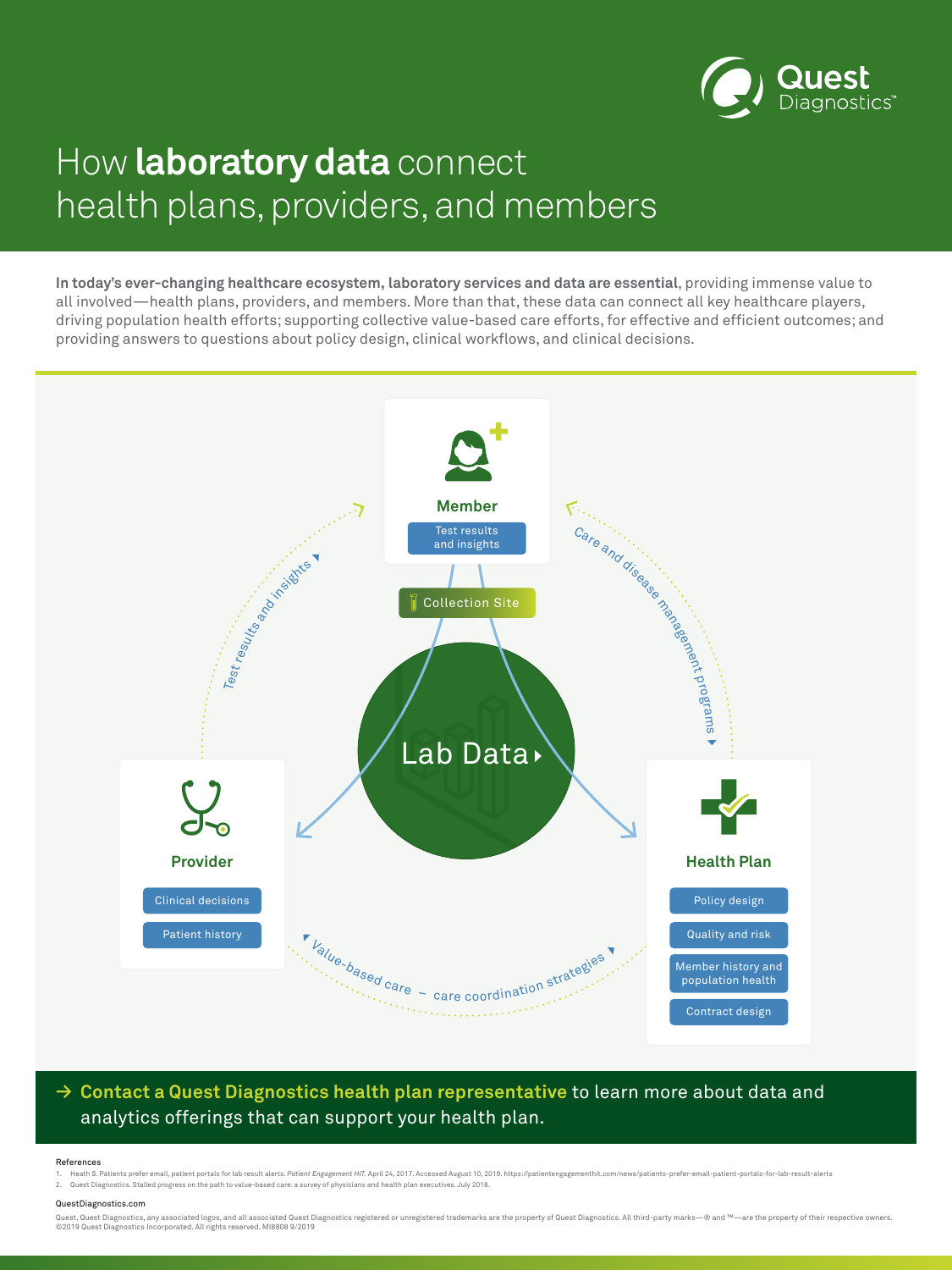

### analytics offerings that can support your health plan.



# <span id="page-1-0"></span>How **laboratory data** connect health plans, providers, and members

**In today's ever-changing healthcare ecosystem, laboratory services and data are essential**, providing immense value to all involved—health plans, providers, and members. More than that, these data can connect all key healthcare players, driving population health efforts; supporting collective value-based care efforts, for effective and efficient outcomes; and providing answers to questions about policy design, clinical workflows, and clinical decisions.

Quest, Quest Diagnostics, any associated logos, and all associated Quest Diagnostics registered or unregistered trademarks are the property of Quest Diagnostics. All third-party marks—® and ™—are the property of their res ©2019 Quest Diagnostics Incorporated. All rights reserved. MI8808 9/2019

#### References

1. Heath S. Patients prefer email, patient portals for lab result alerts. Patient Engagement HIT. April 24, 2017. Accessed August 10, 2019. https://patientengagementhit.com/news/patients-prefer-email-patient-portals-for-la

enabling members to better engage in—and improve give<br>care These data give providers the insights they need to develop care plans and determine treatment, their health.



prefer viewing their lab results online through an email or patient portal<sup>1</sup>

2. Quest Diagnostics. Stalled progress on the path to value-based care: a survey of physicians and health plan executives. July 2018.

#### QuestDiagnostics.com

## **Member**

Merely by following through with their lab testing, members supply data to both their providers and their health plans. They also benefit from their own lab data—their test results—

### **Test results and insights**





#### **According to one survey,**

**100%**

of members want lab result alerts via short

Test results and insights<br>
Test results and insights



secure messaging services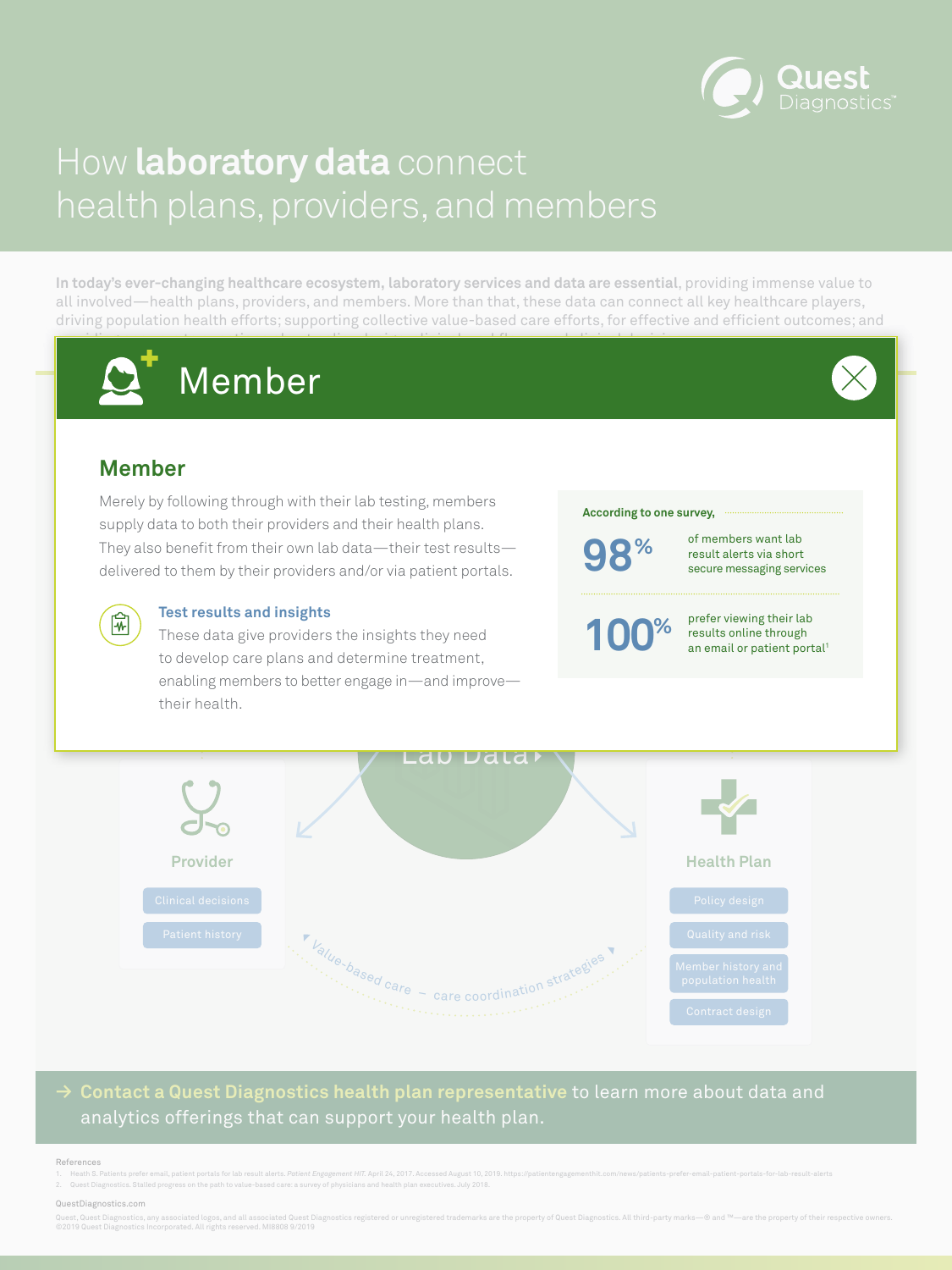

### analytics offerings that can support your health plan.



# <span id="page-2-0"></span>How **laboratory data** connect health plans, providers, and members

**In today's ever-changing healthcare ecosystem, laboratory services and data are essential**, providing immense value to all involved—health plans, providers, and members. More than that, these data can connect all key healthcare players, driving population health efforts; supporting collective value-based care efforts, for effective and efficient outcomes; and providing answers to questions about policy design, clinical workflows, and clinical decisions.

Quest, Quest Diagnostics, any associated logos, and all associated Quest Diagnostics registered or unregistered trademarks are the property of Quest Diagnostics. All third-party marks—® and ™—are the property of their res ©2019 Quest Diagnostics Incorporated. All rights reserved. MI8808 9/2019

ions, det<br>ir patien<br> efforts, diagnose conditions, determine treatment, and continually monitor their patients.

behalf of their patients<sup>2</sup>



#### References

1. Heath S. Patients prefer email, patient portals for lab result alerts. Patient Engagement HIT. April 24, 2017. Accessed August 10, 2019. https://patientengagementhit.com/news/patients-prefer-email-patient-portals-for-la

For physicians seeing new patients, lab data can provide them with valuable patient history.<br>Which tests were performed, when, and which results were provided can not only help health Which tests were performed, when, and which results were provided can not only help healthcare professionals familiarize themselves with their patients' conditions, but also determine the best path forward. These data can also help ensure proper test utilization and prevent unnecessary test ordering, for lower healthcare costs.

2. Quest Diagnostics. Stalled progress on the path to value-based care: a survey of physicians and health plan executives. July 2018.



#### QuestDiagnostics.com

## **Provider**

Healthcare providers rely on both structured and unstructured data to inform their care. Lab data provide vital information about each member, enabling providers to improve prevention

### **Clinical decisions**

diagnosis, and monitoring. <mark>Clinical decisions</mark><br>Lab data play a critical role in providers' clinical decision-making, informing prevention, treatment,



### **Patient history**





of physicians say lab data inform most of the clinical decisions they make on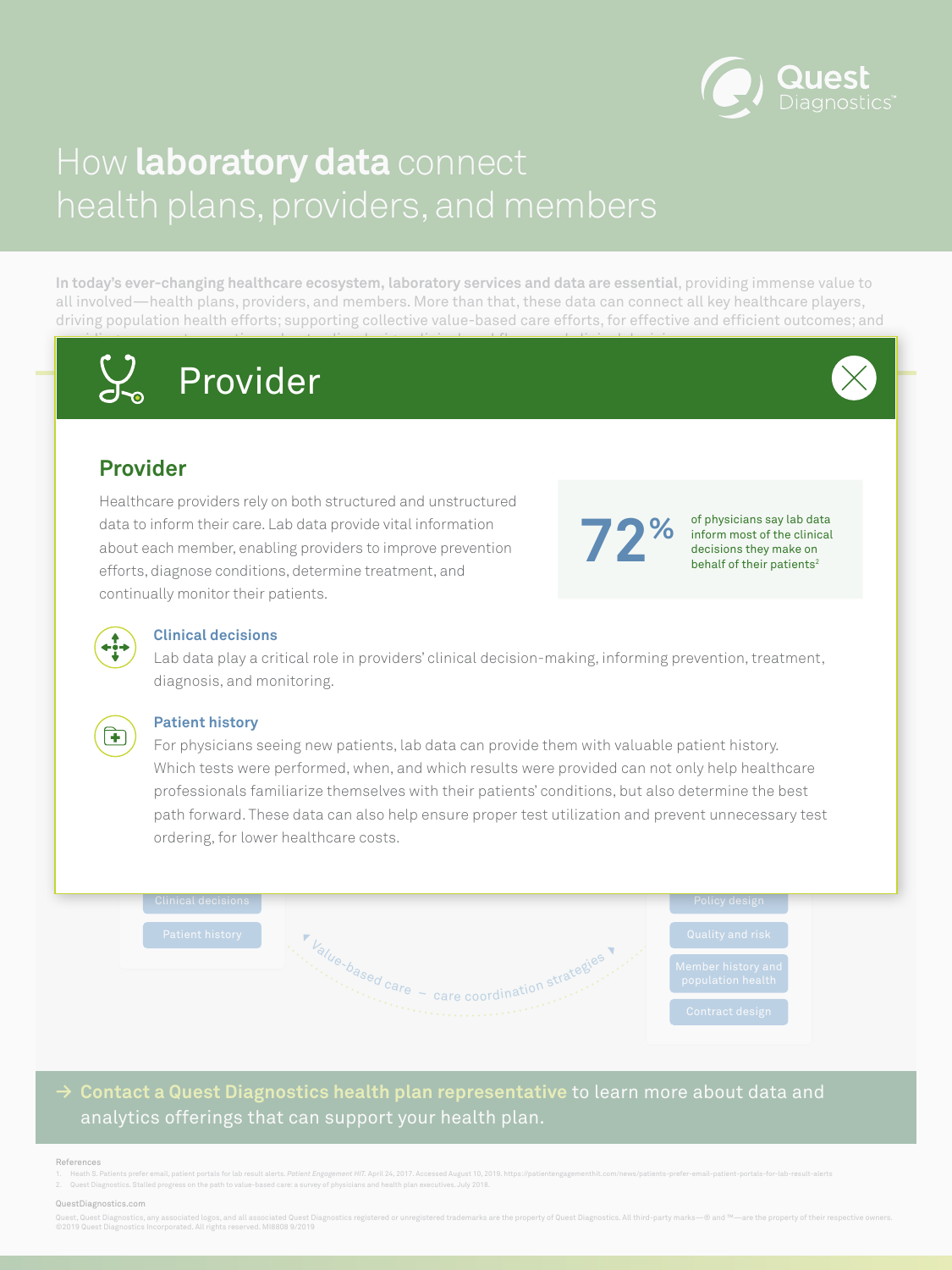## **→ Contact a Quest Diagnostics health plan representative** to learn more about data and analytics offerings that can support your health plan.



# <span id="page-3-0"></span>How **laboratory data** connect health plans, providers, and members

**In today's ever-changing healthcare ecosystem, laboratory services and data are essential**, providing immense value to all involved—health plans, providers, and members. More than that, these data can connect all key healthcare players, driving population health efforts; supporting collective value-based care efforts, for effective and efficient outcomes; and providing answers to questions about policy design, clinical workflows, and clinical decisions.

Quest, Quest Diagnostics, any associated logos, and all associated Quest Diagnostics registered or unregistered trademarks are the property of Quest Diagnostics. All third-party marks—® and ™—are the property of their res ©2019 Quest Diagnostics Incorporated. All rights reserved. MI8808 9/2019

**Member** Health plans rely on lab data in addition to claims data to help inform their strategies, from population health to HEDIS® reporting efforts.

#### References

1. Heath S. Patients prefer email, patient portals for lab result alerts. Patient Engagement HIT. April 24, 2017. Accessed August 10, 2019. https://patientengagementhit.com/news/patients-prefer-email-patient-portals-for-la

order and the support client<br>of the support client of the support client<br>of the support client of the support client of the support of the support of the support of the sum of the support of the sum of the sum of the sum o sed le health<br>le health Collection Site Labs can provide health plans with the data and services they need to support clinical policy design for value-based outcomes.

#### d r **Quality and risk**

ity. (  $\epsilon$ Medicare Advantage Star Ratings, reduce costs associated with HEDIS reporting (chart chase), and support risk identification to inform coding and disease management.<br> Lab data and analytics can help health plans identify gaps in care, improve quality under HEDIS® and



2. Quest Diagnostics. Stalled progress on the path to value-based care: a survey of physicians and health plan executives. July 2018.

ditionally, tab data can support population health initiatives to improve care and reduce ( Historical lab results can provide health plans with a better understanding of new member health status, enabling them to identify opportunities for better care coordination with providers. Additionally, lab data can support population health initiatives to improve care and reduce spending across multiple member groups.



#### QuestDiagnostics.com

value-based con<sup>.</sup><br>ollaborate with h<br>dels. health plans to reduce lab p<br> Quality and risk Patient history efforts. Labs can also collaborate with health plans to reduce lab price variability through shared As health plans design value-based contracts with providers, lab data can further support their savings contracting models.

## **Health Plan**

### **Policy design**

### **Member history and population health**

### **Contract design**





of health plan executives and physicians say lab data deliver insights critical to bridging gaps in care 2



 $\left[\frac{\checkmark}{\checkmark}\right]$ 

**84 %**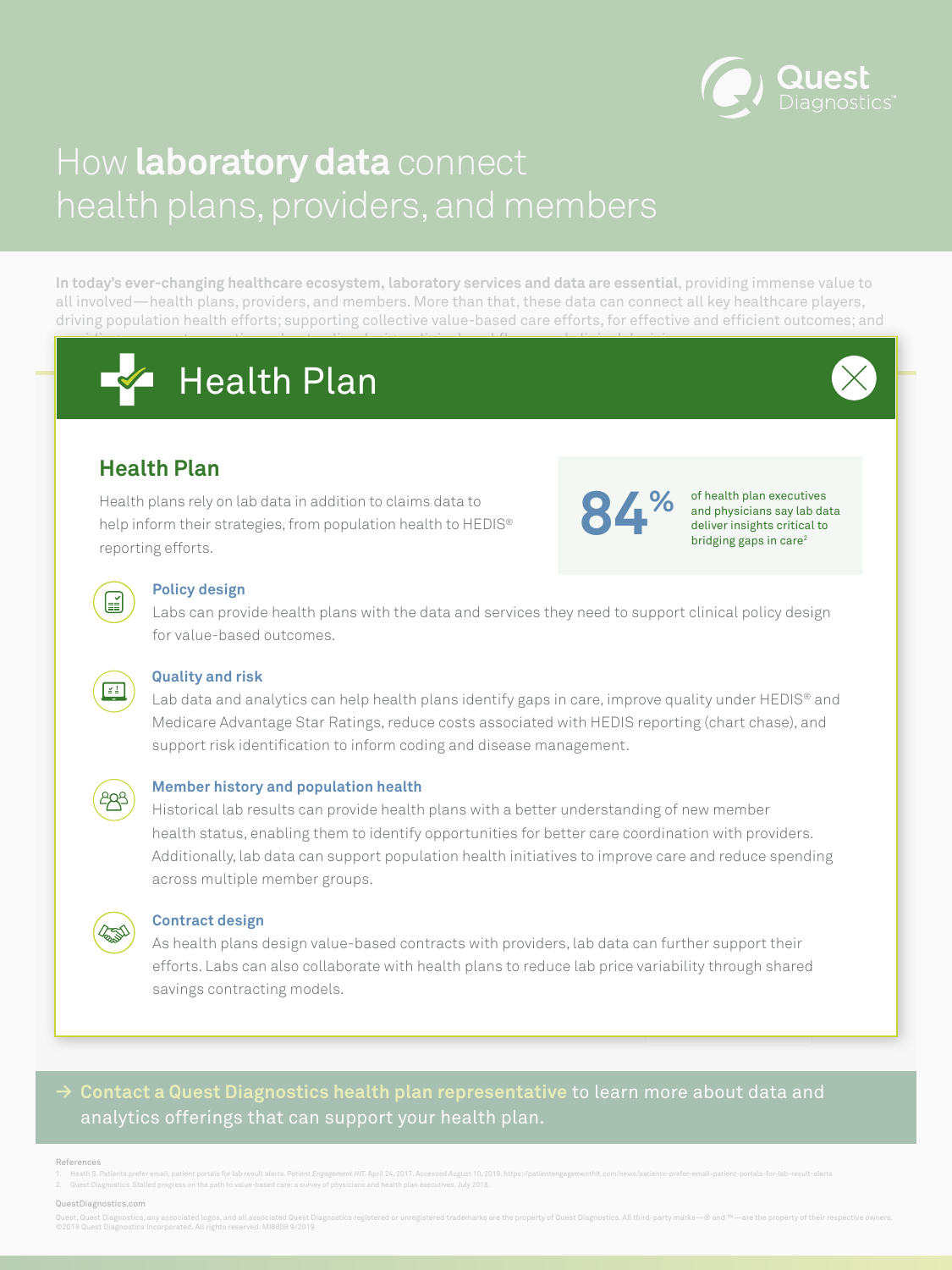

### analytics offerings that can support your health plan.



# <span id="page-4-0"></span>How **laboratory data** connect health plans, providers, and members

**In today's ever-changing healthcare ecosystem, laboratory services and data are essential**, providing immense value to all involved—health plans, providers, and members. More than that, these data can connect all key healthcare players, driving population health efforts; supporting collective value-based care efforts, for effective and efficient outcomes; and providing answers to questions about policy design, clinical workflows, and clinical decisions.

Quest, Quest Diagnostics, any associated logos, and all associated Quest Diagnostics registered or unregistered trademarks are the property of Quest Diagnostics. All third-party marks –® and ™—are the property of their re ©2019 Quest Diagnostics Incorporated. All rights reserved. MI8808 9/2019

#### References

1. Heath S. Patients prefer email, patient portals for lab result alerts. Patient Engagement HIT. April 24, 2017. Accessed August 10, 2019. https://patientengagementhit.com/news/patients-prefer-email-patient-portals-for-la

**Member** providers and members. Some collection sites, like Quest Patient Service Centers, can also provide members  $f$ data tha Whether it's a hospital lab, a patient service center in a retail chain, or an in-home blood draw, this is where data collection begins. Quest Diagnostics processes samples easily and efficiently for quick delivery to with the estimated cost of their testing—a type of data that is highly important to members.

2. Quest Diagnostics. Stalled progress on the path to value-based care: a survey of physicians and health plan executives. July 2018.

#### QuestDiagnostics.com

# Collection Site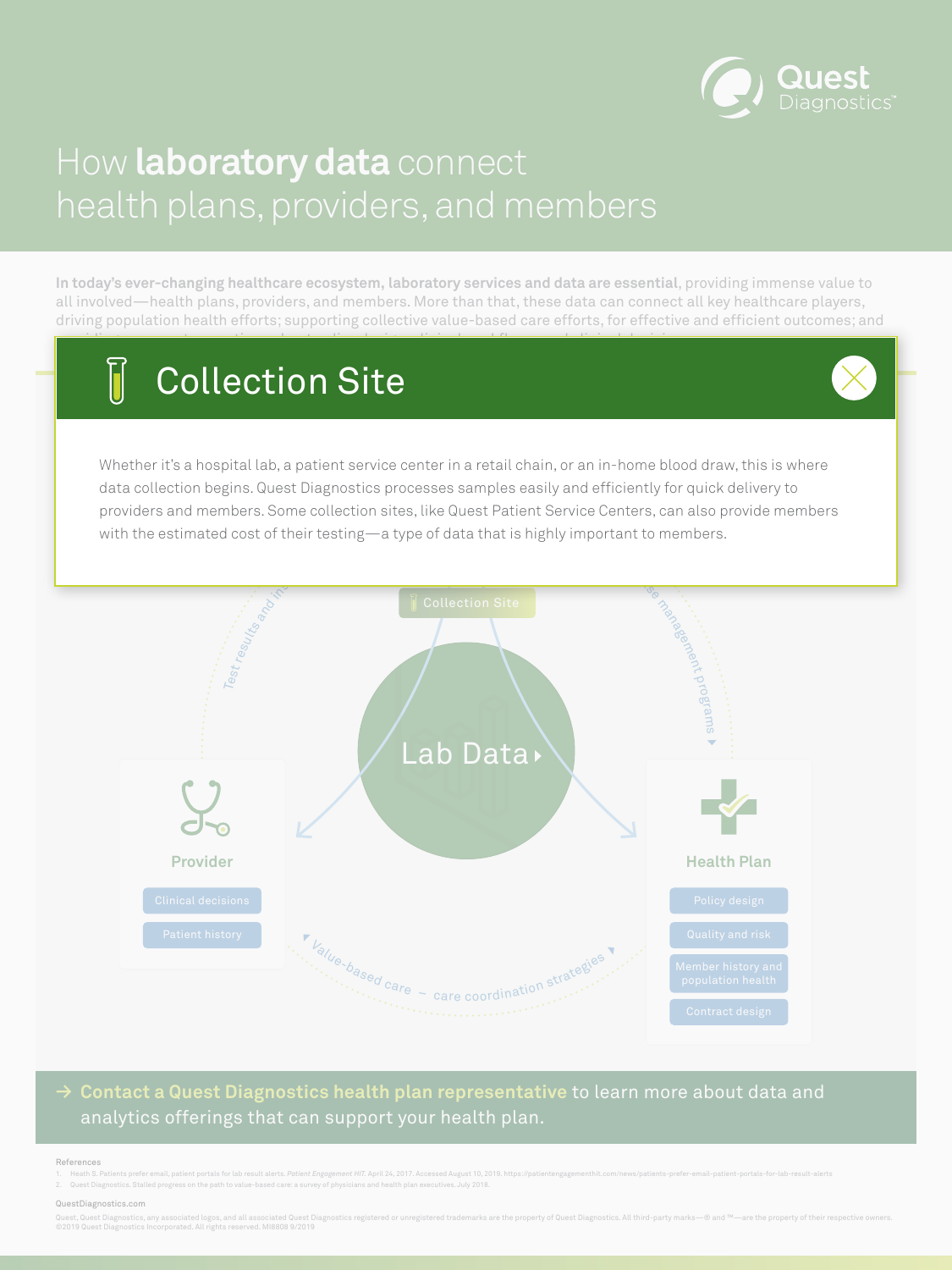

### analytics offerings that can support your health plan.



# <span id="page-5-0"></span>How **laboratory data** connect health plans, providers, and members

**In today's ever-changing healthcare ecosystem, laboratory services and data are essential**, providing immense value to all involved—health plans, providers, and members. More than that, these data can connect all key healthcare players, driving population health efforts; supporting collective value-based care efforts, for effective and efficient outcomes; and providing answers to questions about policy design, clinical workflows, and clinical decisions.

Quest, Quest Diagnostics, any associated logos, and all associated Quest Diagnostics registered or unregistered trademarks are the property of Quest Diagnostics. All third-party marks—® and ™—are the property of their res ©2019 Quest Diagnostics Incorporated. All rights reserved. MI8808 9/2019

#### References

1. Heath S. Patients prefer email, patient portals for lab result alerts. Patient Engagement HIT. April 24, 2017. Accessed August 10, 2019. https://patientengagementhit.com/news/patients-prefer-email-patient-portals-for-la

providers. Lab data can connect health plans with providers and health systems across the entire healthcare Ire and he This is typically processed, stored, and managed by a laboratory information system (LIS) that interfaces with electronic health record (EHR) systems. Some labs can provide both data and analytics to health plans and ecosystem, making it easier to improve member care and help to drive more efficient and effective outcomes.

2. Quest Diagnostics. Stalled progress on the path to value-based care: a survey of physicians and health plan executives. July 2018.

#### QuestDiagnostics.com



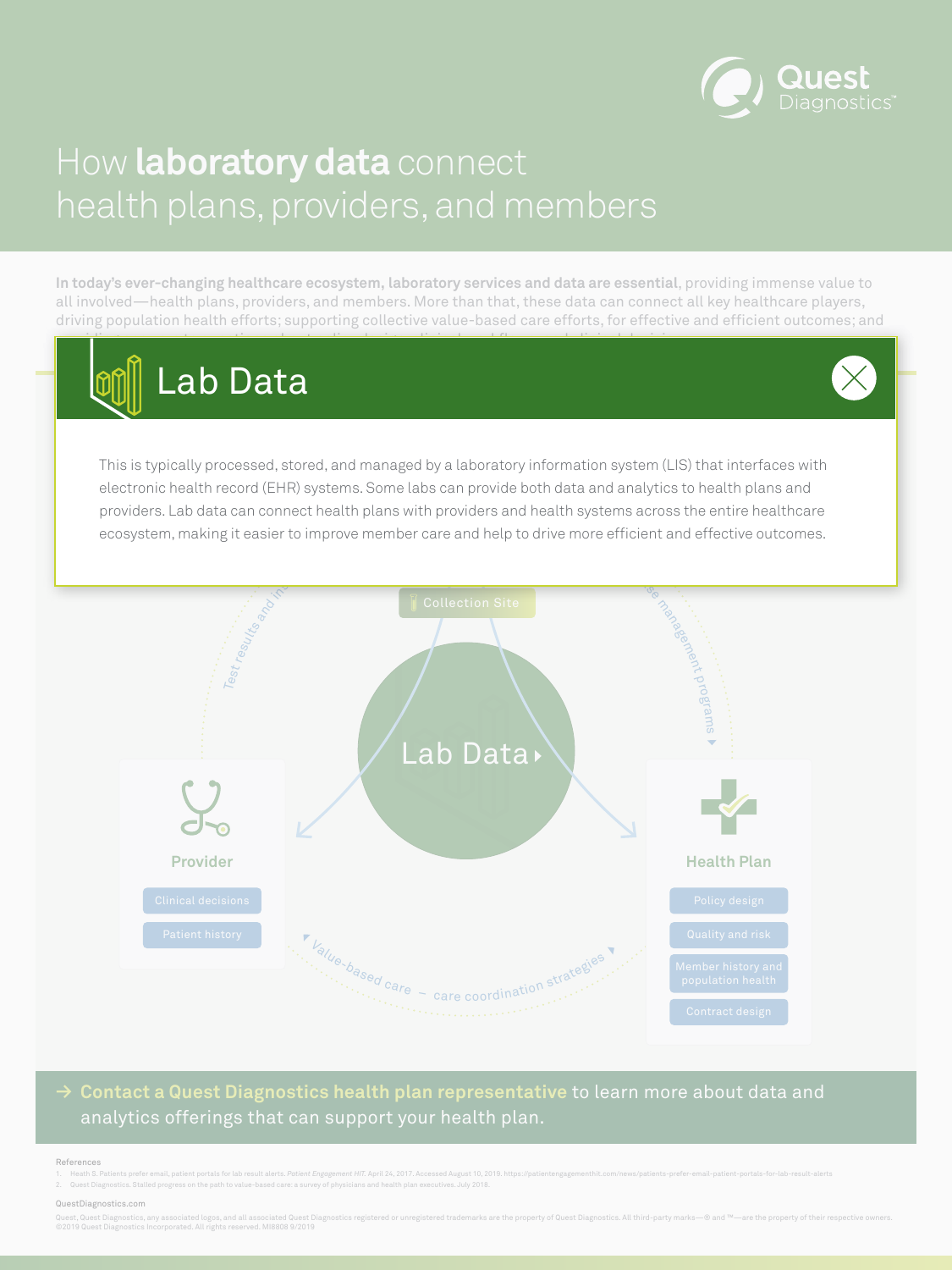

and insights

est results

**→ Contact a Quest Diagnostics health plan representative** to learn more about data and

### analytics offerings that can support your health plan.



# <span id="page-6-0"></span>How **laboratory data** connect health plans, providers, and members

**In today's ever-changing healthcare ecosystem, laboratory services and data are essential**, providing immense value to all involved—health plans, providers, and members. More than that, these data can connect all key healthcare players, driving population health efforts; supporting collective value-based care efforts, for effective and efficient outcomes; and providing answers to questions about policy design, clinical workflows, and clinical decisions.

Quest, Quest Diagnostics, any associated logos, and all associated Quest Diagnostics registered or unregistered trademarks are the property of Quest Diagnostics. All third-party marks—® and ™—are the property of their res ©2019 Quest Diagnostics Incorporated. All rights reserved. MI8808 9/2019

#### References

1. Heath S. Patients prefer email, patient portals for lab result alerts. Patient Engagement HIT. April 24, 2017. Accessed August 10, 2019. https://patientengagementhit.com/news/patients-prefer-email-patient-portals-for-la

2. Quest Diagnostics. Stalled progress on the path to value-based care: a survey of physicians and health plan executives. July 2018.

#### QuestDiagnostics.com

Lab data can help health plans identify specific care and disease management program eligibility among their members, for better health outcomes.

# Care and disease management programs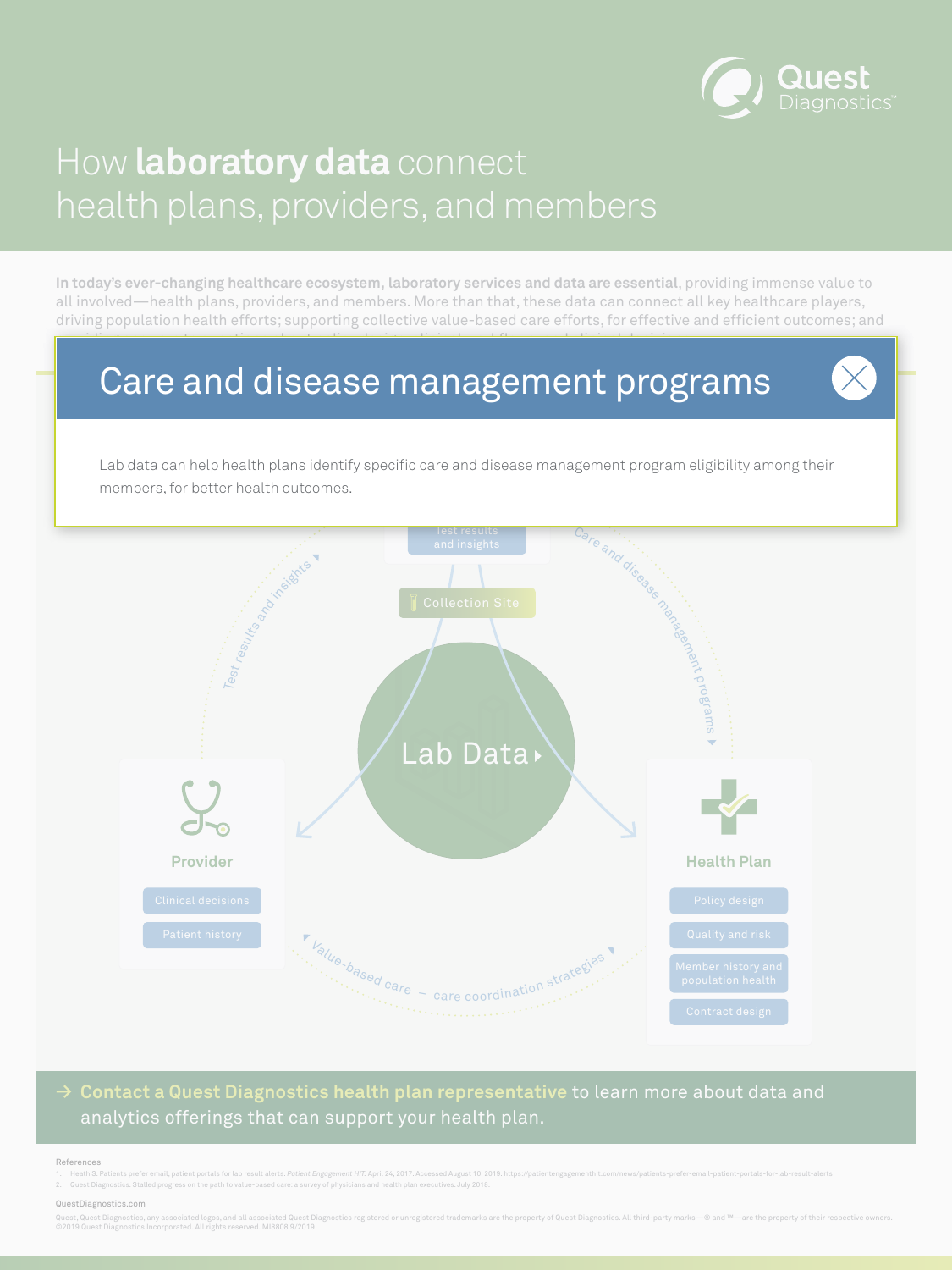Test results



and insights

**→ Contact a Quest Diagnostics health plan representative** to learn more about data and

### analytics offerings that can support your health plan.



# <span id="page-7-0"></span>How **laboratory data** connect health plans, providers, and members

**In today's ever-changing healthcare ecosystem, laboratory services and data are essential**, providing immense value to all involved—health plans, providers, and members. More than that, these data can connect all key healthcare players, driving population health efforts; supporting collective value-based care efforts, for effective and efficient outcomes; and providing answers to questions about policy design, clinical workflows, and clinical decisions.

Quest, Quest Diagnostics, any associated logos, and all associated Quest Diagnostics registered or unregistered trademarks are the property of Quest Diagnostics. All third-party marks –® and ™—are the property of their re ©2019 Quest Diagnostics Incorporated. All rights reserved. MI8808 9/2019

#### References

1. Heath S. Patients prefer email, patient portals for lab result alerts. Patient Engagement HIT. April 24, 2017. Accessed August 10, 2019. https://patientengagementhit.com/news/patients-prefer-email-patient-portals-for-la

2. Quest Diagnostics. Stalled progress on the path to value-based care: a survey of physicians and health plan executives. July 2018.

#### QuestDiagnostics.com

Providers share lab data—in the form of test results and insights—with members, to help guide treatment and care plan development.

# Test results and insights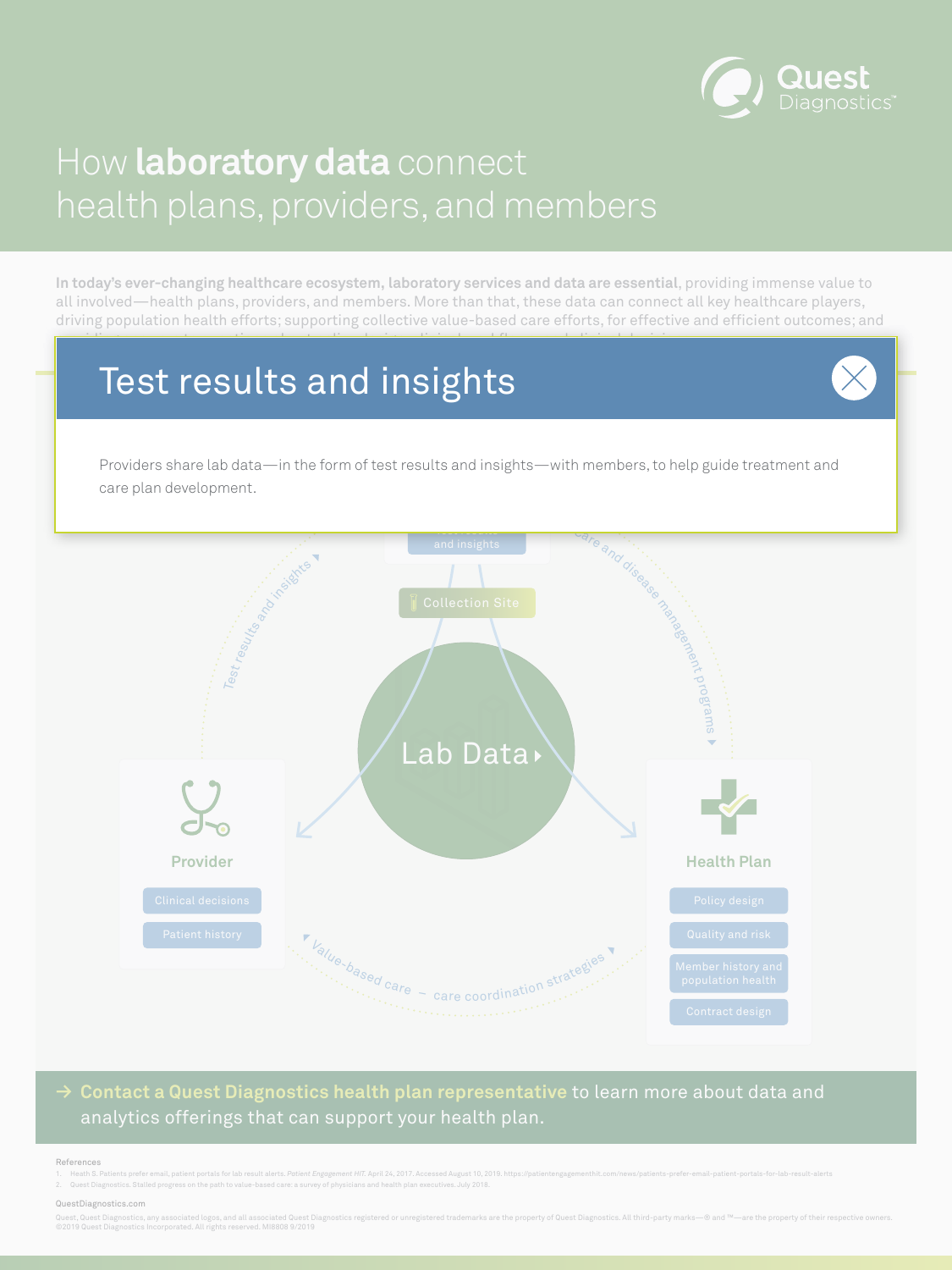

### analytics offerings that can support your health plan.



# <span id="page-8-0"></span>How **laboratory data** connect health plans, providers, and members

**In today's ever-changing healthcare ecosystem, laboratory services and data are essential**, providing immense value to all involved—health plans, providers, and members. More than that, these data can connect all key healthcare players, driving population health efforts; supporting collective value-based care efforts, for effective and efficient outcomes; and providing answers to questions about policy design, clinical workflows, and clinical decisions.

Quest, Quest Diagnostics, any associated logos, and all associated Quest Diagnostics registered or unregistered trademarks are the property of Quest Diagnostics. All third-party marks –® and ™—are the property of their re ©2019 Quest Diagnostics Incorporated. All rights reserved. MI8808 9/2019

#### References

1. Heath S. Patients prefer email, patient portals for lab result alerts. Patient Engagement HIT. April 24, 2017. Accessed August 10, 2019. https://patientengagementhit.com/news/patients-prefer-email-patient-portals-for-la

2. Quest Diagnostics. Stalled progress on the path to value-based care: a survey of physicians and health plan executives. July 2018.

#### QuestDiagnostics.com

Together with providers, many health plans have launched value-based care agreements and alternative payment models to reduce healthcare costs and increase care quality for members. Essential to these coordination efforts? Data.

# Value-based care